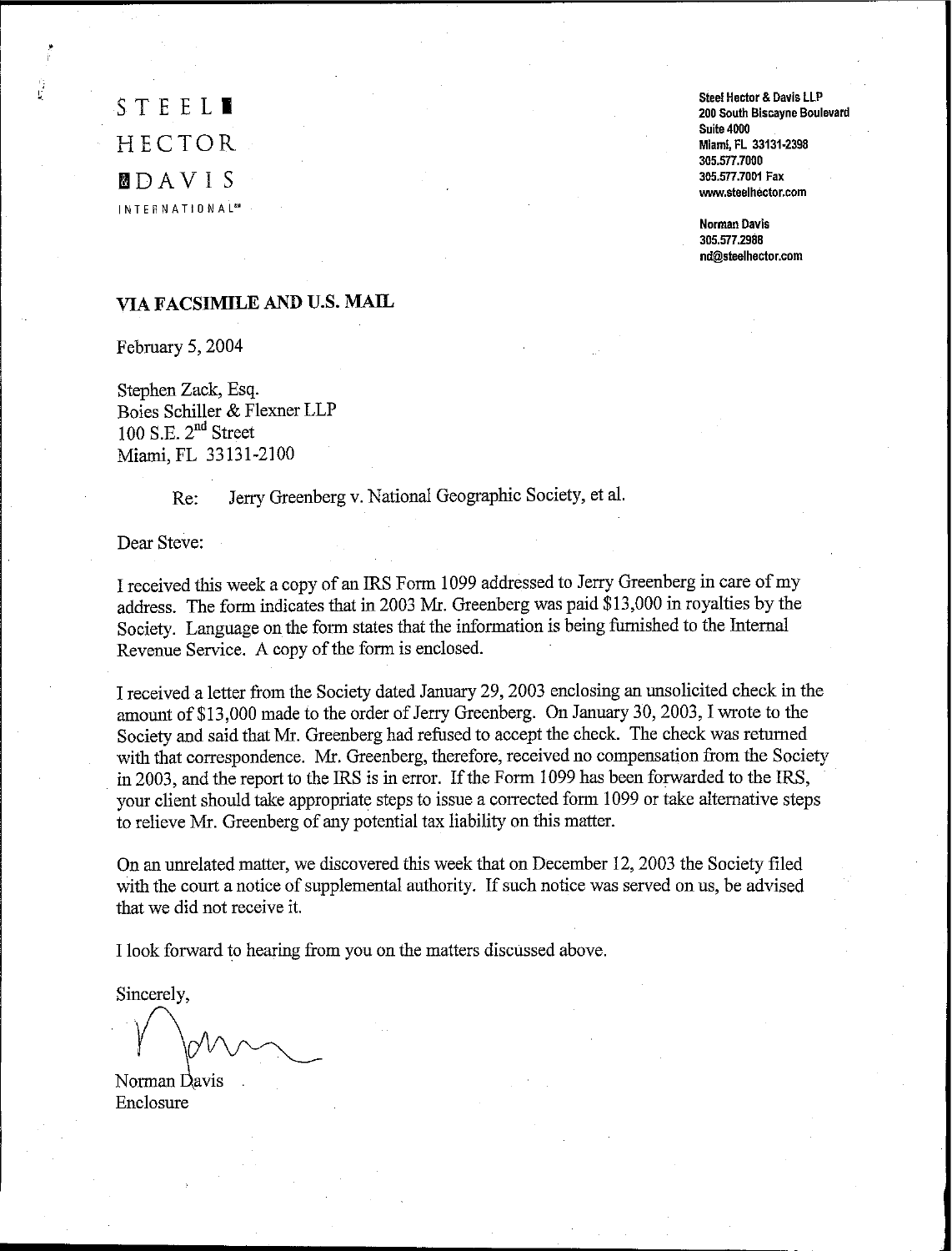### JERRY GREENBERG

C/O NORMAN DAVIS ESQ STEEL, HECTOR & DAVIS LLP 200 SOUTH BISCAYNE BLVD MIAMI, FL33131

#### Instructions to Recipients

1

Amounts shown may be subject to self-employment (SE) tax. If your net income from self-employment is \$400 or more, you must file a return and compute your SE tax on Schedule SE (Form 1040). See Pub. 533, Self-Employment Tax, for mare information. If no income or social security and Medicare taxes were withheld and you are still receivmg these payments, see Form 1040-E8, Estimated TaxforIndividuals.

Individuals must report as explained below. Corporations, fiduciaries, or partnerships report the amounts on the proper line of your tax rerum.

Boxes 1 and 2. Report rents from real estate on ScheduleE (Form 1040). If you provided significant services to the tenant, sold real estate as a business, or rented<br>personal property as a business, report on Schedule C or C-EZ (Form 1040). For royalties on timber, ooal,and iron are, see Pub. 544, Sales and Other Dispositions of Assets.

Box 3. Generally, report this amount on line 21 of Form 1040 and identify the payment. The amount shown may be payments received as the beneficiary of a deceased employee, prizes, awards, taxable damages, Indian gaming profits, or other taxable income. Ifit is trade or business income, report this amount on Schedule C, C-EZ, or F (Form 1040).

Box 4. Shows backup withholding or withholding on Indian gaming profits.<br>Generally, a payer must backup withhold at a 30% rate if yon did not furnish your<br>taxpayer identification number. See Form W-9, Request for Taxpayer Number and Certification, for more infonnation. Report this amount on your income tax return as tax withheld.

Box 5. An amount in this box means the fishing boa!operator considers you self-employed. Report this amount on Schedule C or C-EZ (Fonn 1040). See Pub. 595, Tax Highlights for Commercial Fishermen.

## BoX6. Report on Schedule C orC·EZ (Form 1040).

Box 7. Shows nonemployee compensation. If you are in the trade or business of<br>catching fish, box 7 may show cash you received for the sale of fish. If payments in<br>this box are SE income, report this amount on Schedule C, C 1040), and complete Schedule BE (Fonn 1040). You received this form instead of Porm W·2 because the payer did not consider you an employee and did not withhold income tax or social security and Medicare taxes. Contact the payer if you believe this form is incorrect or has been issued in error. Ifyou believe you are an employee, report this amount on line 7 ofFonn 1040 and call the IRS for information on howto report any social security and Medicare taxes.

Box 8. Shows substitute payments in lieu of dividends or tax-exempt interest received by your broker on your behalf after transfer of your securities for use in a shortsale. Report on line 21 ofFonn 1040.

Box 9. Ifmarked, \$5,000 or more of sales of consumer products was paid to you on a huy-sell, deposit-commission, or other basis. A dollar amount does not have to be shown. Generally, report arty income fromyour sale of these products on Schedule C or C-EZ (Fonn 1040).

Box 10. Report this amount on line 8 of Schedule F (Form 1040).

Box 13. Shows your total compensation of excess golden parachute payments subject to a 20% excise tax. See the Fonn 1040 instructions for line 58.

Box 14. Shows gross proceeds paid to an attorney in connection with legal services. Report only the taxable part as income on your return.

Box 15. Other information maybe provided to you in box 15. Boxes 16-18. Shows state or local income tax withheld from the payments.

CORRECTED (if checked)

| PAYER'S name, street address, city, state, ZIP code |                     | 1 Rents                                            |      | OMB No. 1545-0115                |      |                                                             |  |
|-----------------------------------------------------|---------------------|----------------------------------------------------|------|----------------------------------|------|-------------------------------------------------------------|--|
| NATIONAL GEOGRAPHIC SOCIETY                         |                     |                                                    | 0.00 |                                  |      | <b>Miscellaneous</b>                                        |  |
| 1145 17TH STREET NW                                 |                     |                                                    |      | 2003                             |      | Income                                                      |  |
| WASHINGTON, DC 20036-4088                           |                     | 2 Royalties                                        |      |                                  |      |                                                             |  |
| For assistance please call - Telephone 202-857-7427 |                     | 13,000.00                                          |      | Form 1099-MISC                   |      |                                                             |  |
| Email to aphelp@ngs.org Fax 202-429-5737            |                     | 3 Other income                                     |      | 4 Federal income tax withheld    |      |                                                             |  |
|                                                     |                     | \$                                                 | 0.00 | \$                               | 0.00 |                                                             |  |
| PAYER'S Federal id no.                              | RECIPIENT'S id no.  | 5 Fishing boat proceeds                            |      | 6 Medical and health care prits  |      | Copy B                                                      |  |
| 530193519                                           | 431523822           | \$                                                 | 0.00 | \$                               | 0.00 | For Recipient                                               |  |
| RECIPIENT'S name,<br><b>JERRY GREENBERG</b>         |                     | 7 Nonemployee compensation                         |      | 8 Substitute payments in lieu of |      |                                                             |  |
|                                                     |                     | s                                                  |      | dividends or interest            |      | This is important tax                                       |  |
|                                                     |                     |                                                    | 0.00 |                                  | 0.00 | information and is being<br>furnished to the                |  |
| Street address (including apt. no.)                 |                     | 9 Payer made direct sales of                       |      | 10 Crop insurance proceeds       |      | Internal Revenue                                            |  |
| C/O NORMAN DAVIS ESO                                |                     | \$5,000 or more of cansumer<br>products to a buyer |      |                                  |      | Service. If you are                                         |  |
| STEEL, HECTOR & DAVIS LLP                           |                     | (recipient) for resale                             |      | \$.<br>0.00                      |      | required to file a return.<br>a negligence penalty or other |  |
| 200 SOUTH BISCAYNE BLVD<br>ante caracterista        |                     |                                                    |      |                                  |      | sanction may be                                             |  |
| City, state, and ZIP code                           |                     | ้า                                                 |      | 12                               |      | imposed on you if this<br>income is taxable and             |  |
| MIAMI, FL 33131                                     |                     |                                                    |      |                                  |      | the IRS determines that                                     |  |
| Account number (optional)                           |                     | 13 Excess golden parachute payments                |      | 14 Gross proceeds paid to an     |      | it has not been reported.                                   |  |
| 1000025663                                          | $\alpha$ 1 $\alpha$ | \$                                                 | 0.00 | attorney                         | 0.00 |                                                             |  |
| $\overline{\bf 15}$                                 |                     | 16 State tax withheld                              |      | 17 State/Payer's state no.       |      | 18 State income                                             |  |
|                                                     |                     | S                                                  | 0.00 |                                  |      | S<br>0.00                                                   |  |
|                                                     |                     |                                                    |      |                                  |      |                                                             |  |

Form 1099-MISC

 $($ Keep for your records $)$